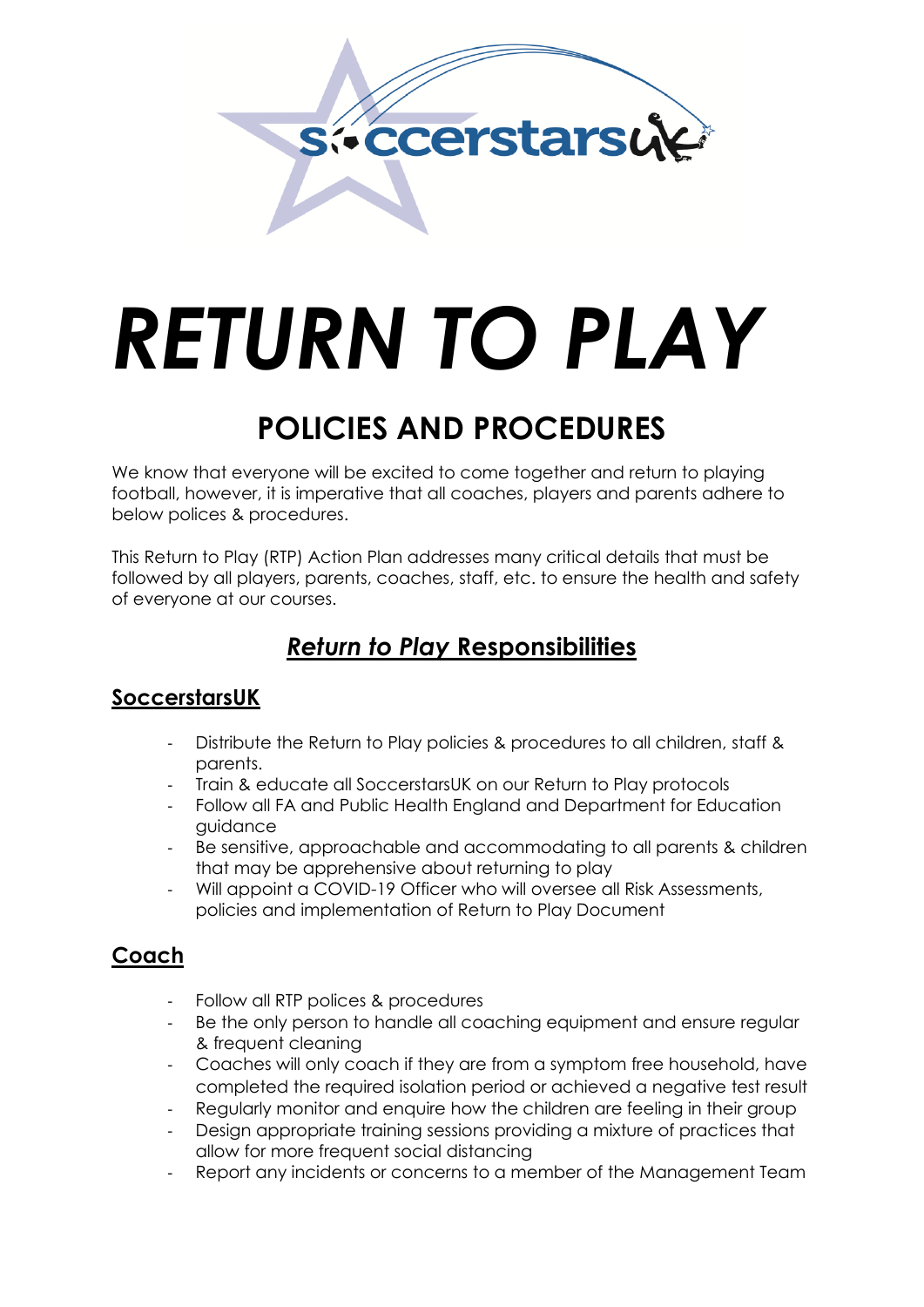## **Parent**

- Please only bring your child to one of our courses if they & everyone within the household have not had any coronavirus symptoms, such as a temperature of 37.8 degrees and above, a new persistent cough and/or a lack of taste or smell within the last 14 days
- We ask that only one parent or family member comes at drop off and pick up times and that they have not presented any symptoms in the last 14 days
- We politely ask parents to wear a mask when at the registration desk.
- Parents should not under any circumstances remain on site to communicate with other families.
- If you are kept waiting while dropping off or collecting their child, please respect social distancing
- Wherever possible please travel to our courses on your own with your children and in your own transport - If public transport is necessary, current government guidance on the use of public transport must be followed
- Ensure your child has plenty of water
- We advise parents supply their child with their own hand sanitiser
- For when your child is attending on more than one day, please ensure fresh clean clothes are worn each day
- No phones, tablets or electronic devices are allowed on any of our courses

## **Child**

-

- Follow all RTP polices & procedures
- Do not share any items from home such as food, drink or sun cream
- Practice social distancing when appropriate
- Wash hands thoroughly when instructed to by one of the coaching team
- No high fives, handshakes, knuckles, or group celebrations
- Children encouraged to use their feet to collect & move balls when out of the coaching area/off the pitch throughout the session

## *Return to Play* **– SoccerstarsUK Holiday Courses**

## **Before the Course & Arrival**

- Parents to drop children off at designated registration point
- Parents to provide children with a bag containing lunchbox, plenty of drinks, hat & sun cream only.
- Parents encouraged to provide lunch items that the children can open independently
- Parents encouraged to apply sun cream on children before they arrive at the venue
- Children will clean their hands thoroughly on arrival at the venue and be sent directly to their group which they will spend the day with. Groups will not mix during the day
- Each group will be a maximum of 15 people, with an ideal number of 12 per group, groups will be pre-determined by age and/or playing experience. Each Group will have 1 coach who will stay with the group without the course of the day and will not come into contact with other groups.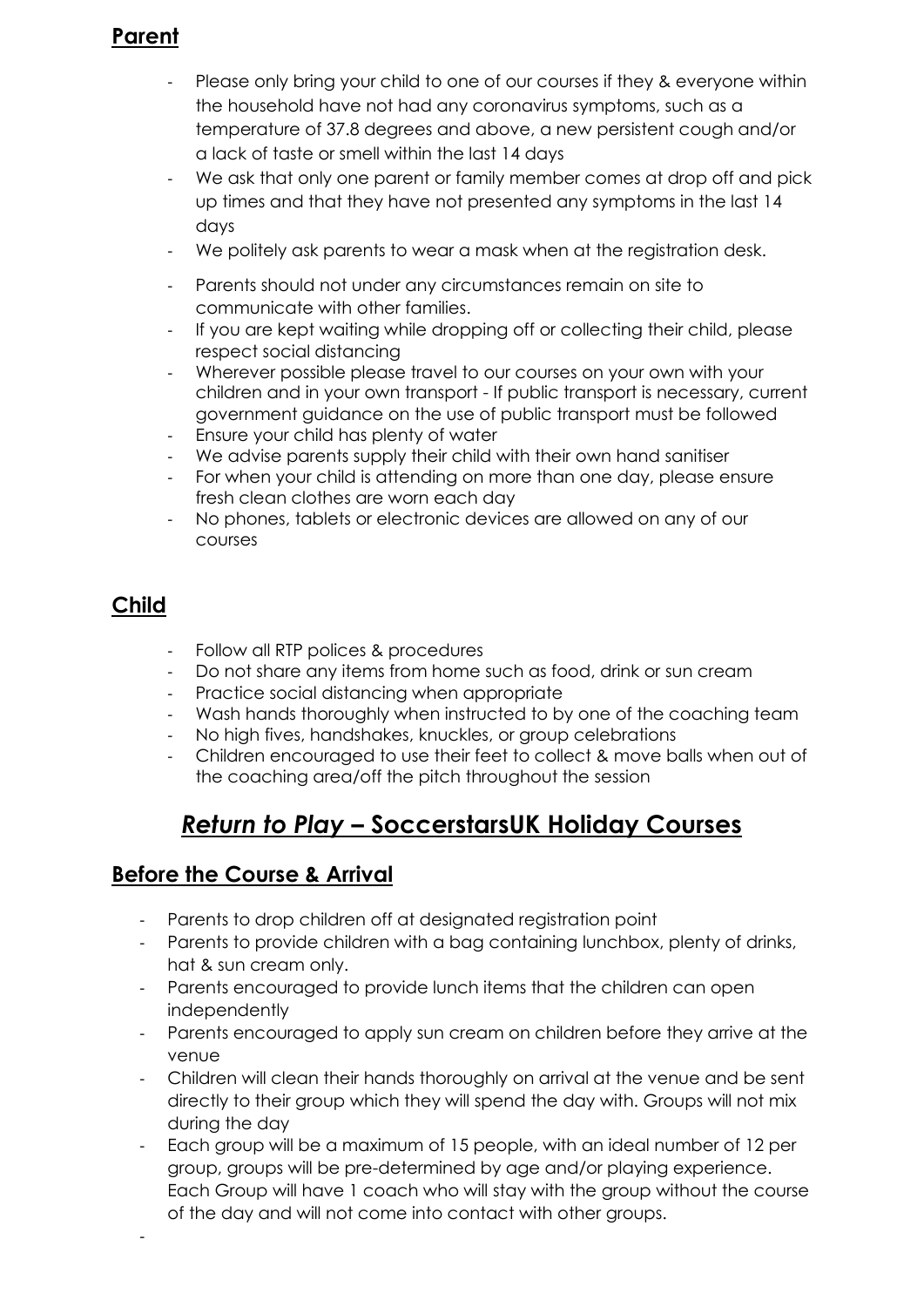## **During the Day**

- Coaches & Children to wash hands thoroughly each time they enter and leave the coaching area
- Groups to be given a specific playing area that they will use for the entirety of the day
- All equipment will be regularly cleaned by staff throughout the day
- Separate equipment will be used for any team games & activities where social distancing cannot be observed fully
- Games, tournaments, etc. can occur with sensible health precautions once approved by the FA and Government
- Social distancing will be maintained during breaks. This will be achieved through a range of strategies including the staggering of breaks and subdivision of spaces allocated breaks.

## **Proper hand-washing protocol**

Hand-washing and good hygiene is paramount to our Return to Play Policy. When in doubt, wash thoroughly and often, using liquid soap and water or by using Hand sanitizer that is 70% ethanol or stronger which we will provide throughout the day.

### **We will wash our hands:**

- Upon arrival in the morning, and re-entering any coaching area or building throughout the day
- Whenever one's hands are visibly dirty
- After using the toilet
- After coughing or sneezing into one's hands, or into a disposable tissue
- Before eating
- When going from one area to another.
- After physical contact with others.

-

### **Responding to a suspected case during the day**

- − In the event of a child developing suspected coronavirus symptoms whilst attending one of our courses, they will be collected as soon as possible and isolated at home in line with the NHS guidance.
- − Whilst waiting for the child to be collected they will be isolated from others in a separate area preferably outdoors, but if indoors with the window opened for ventilation if appropriate.
- − The staff member responsible for the child during this time will be a staff member from their group. The staff member will wear appropriate PPE including a face mask while waiting with the child.
- − The venue will then be informed and any areas the child has been will then be thoroughly cleaned.
- − The person responsible for cleaning the area will wear appropriate PPE.
- − A member of the executive management team will then take over the coaching of the group for the remainder of the day